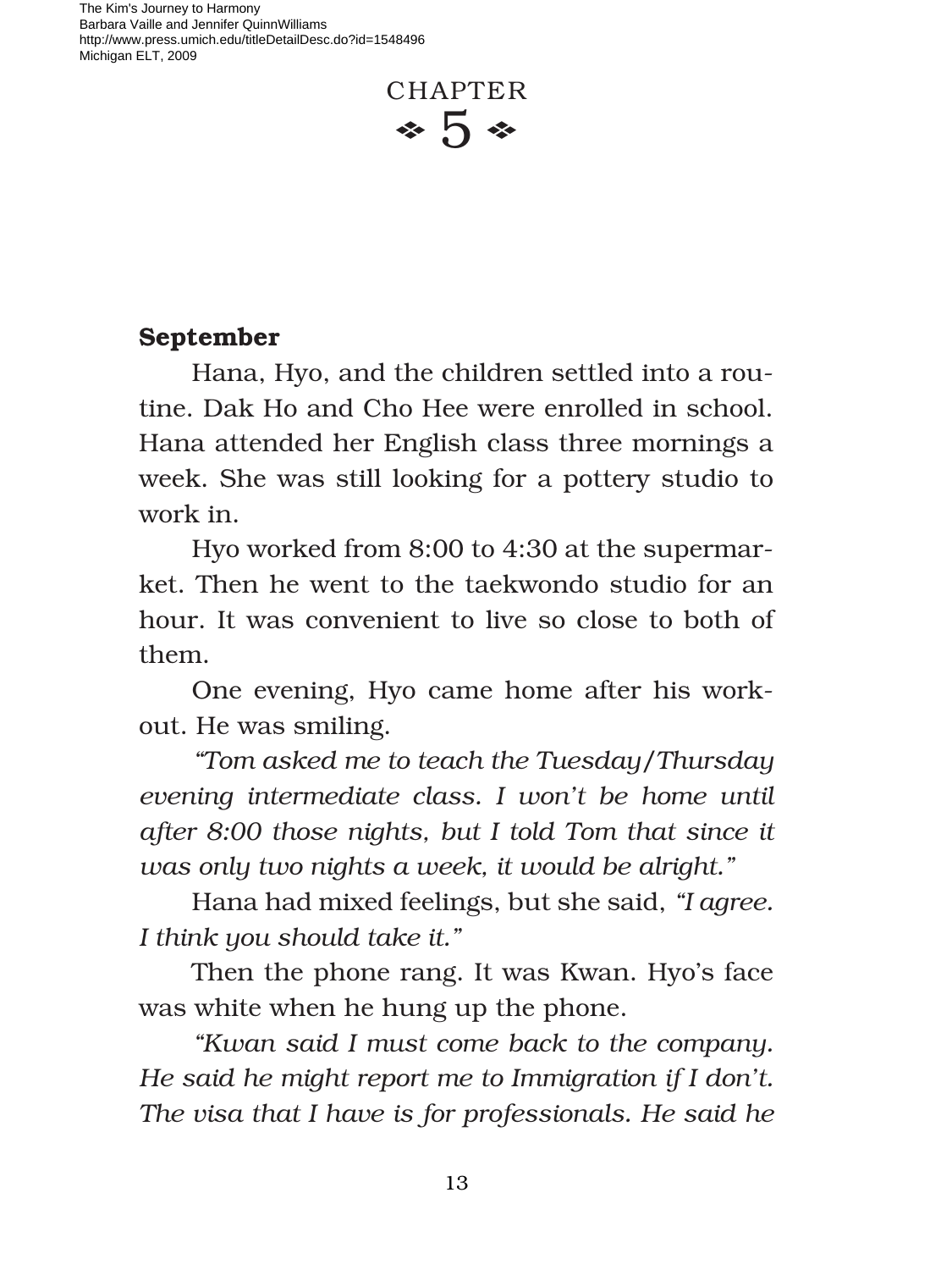*is the sponsoring employer, and that I must work as a professional at the company. The supermarket is not a professional workplace, so I can't apply for a new visa with them."*

*"We have no choice, then,"* said Hana. *"I do not want to get in trouble with the American government, and I don't want to be here illegally."*

*"I don't want to either, but I cannot go back to work with Kwan. Maybe there is another way. We can look it up on the Internet. Maybe you can get a visa as a special artist. We have a few days since, technically, I am still on a short leave from the company."* 

## E

In English class the next day, Karen, the teacher, and Linda, a volunteer, started a painting and poetry project. The morning passed quickly for Hana. For the first time in weeks, Hana felt hopeful about her art. Maybe she couldn't do pottery now, but she was able to express herself through painting.

## E

That weekend, Hana went with Sony to an outdoor art show. The streets were crowded with people. The two women wandered around looking at the